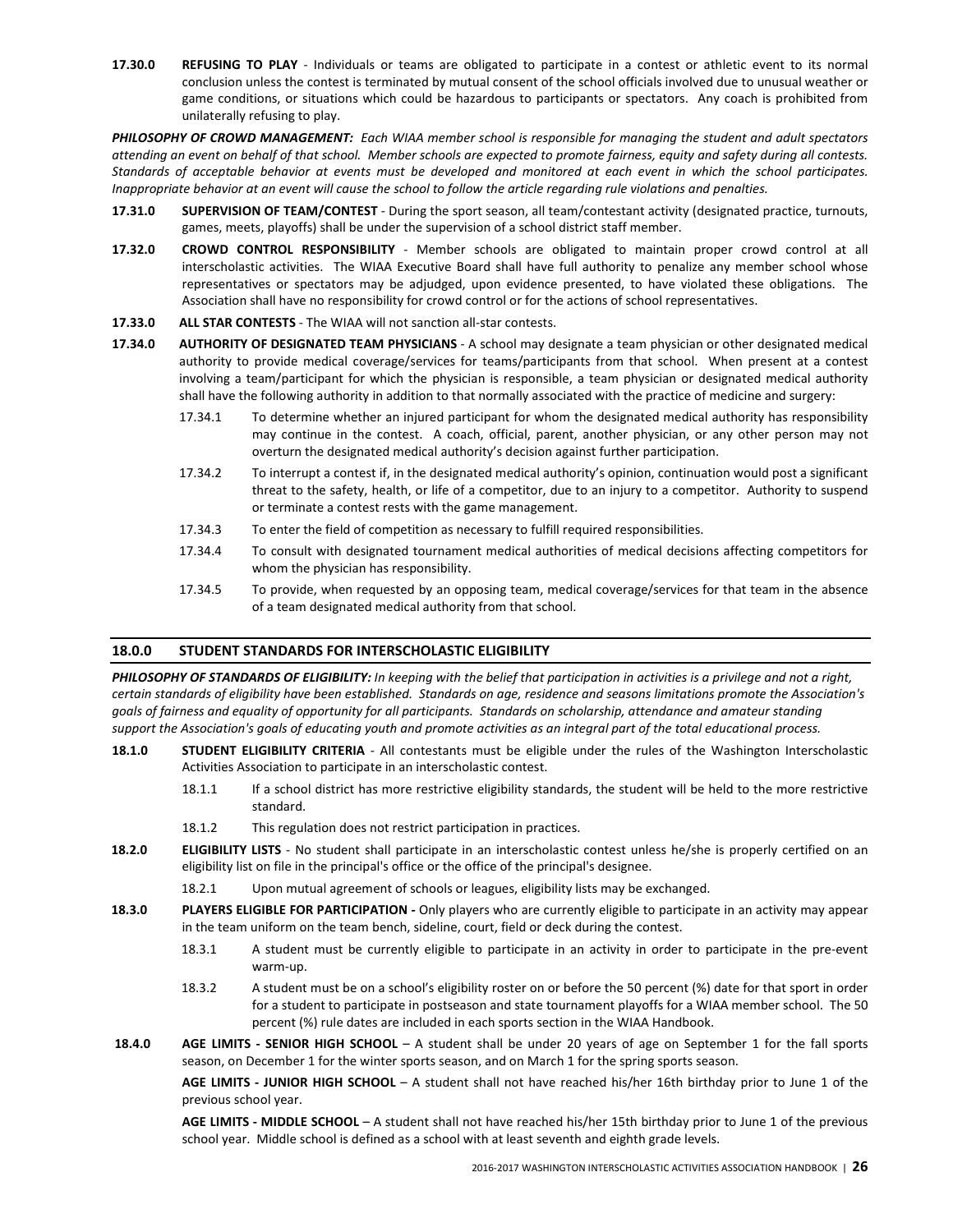- 18.4.1 Overage Student A student who is ineligible to compete in middle or junior high level school athletics due to the age rule may participate in all sports in the public senior high school of the public school district provided both middle or junior high level and senior high school principals of the public school district concerned approve the student's participation. The middle level/junior high school principal shall certify to the senior high principal the student's scholastic eligibility.
- 18.4.2 Provided any student is deemed ineligible under this rule, he or she may be declared eligible pursuant to Article 19 of this handbook.
- 18.5.0 STUDENT MEMBER OF A SCHOOL Students must be regular members of the school they represent in order to participate in an interscholastic athletic activity. Students are a "regular member" of a school if they are enrolled half time or more, exclusive of interscholastic athletic activities.

Definitions:

- 18.5.1 Home Based Education Home based students must register with a public school district with the intent to home school. Home based students do not receive assistance from the school district, nor does the school district receive FTE funding or any other outside sources for them. Home based instruction students are categorized as regular members of a school. Therefore, to be eligible to participate in interscholastic contests/competitions, the student must:
	- A. Meet both WIAA and school district eligibility requirement standards of all students, including transfer student requirements.
	- B. Meet and adhere to the same team responsibilities and standards of behavior and performance of other members of the team/squad.
	- C. Participate as a member of the public school in which service area he/she resides with his/her family unit. After registering with the school district as a home school student, a student is subject to the transfer rules if he/she subsequently changes schools.
	- D. Provide the school administration acceptable documentation of any interscholastic eligibility standards required of all other student participants.
	- E. Comply with WIAA and local school regulations during the time of participation.
	- F. Comply with RCW 28A.225.010 (4).
	- G. Provide to school authorities all required forms and documentation.
- 18.5.2 Alternative Education Alternative education programs are academic learning opportunities that fall outside of the traditional school house format. These programs include, but are not limited to, Alternative Schools, Certified Educational Clinics, Charter Schools, Contract Based Education, Home Link, Online Schools, Parent/School District Co-Op, Virtual Academics, etc. A school district receives FTE funding for students involved in these programs. A full-time high school student in a public alternative school without athletics may participate at the resident public school that the student would normally attend or that student's public school of record.
- 18.5.3 Private School Education A student who is a regular member in a private school may participate on the interscholastic teams of his/her resident public school if the student resides within the service area of that public school and if the interscholastic activity is unavailable to the student in the private school.
	- A. Students in a private school must meet the same team responsibilities as public school team members and are obligated by the same standards of behavior and performance as other members of the team.
	- B. This rule may not be appealed through the eligibility appeal process.
	- C. In a school district with multiple middle schools, a full-time seventh ( $7<sup>th</sup>$ ) or eighth ( $8<sup>th</sup>$ ) grade student in a private school who qualifies under 18.5.2 shall be able to participate at the seventh  $(7^{th})$ or eighth  $(8<sup>th</sup>)$  grade public school that is nearest that student's current private school provided he/she resides in that school district.
	- D. This rule may not be appealed.
- 18.6.0 RUNNING START ELIGIBILITY STANDARDS A Running Start student's eligibility is through the public school of residence/record, where the student accesses the Running Start program.
	- 18.6.1 Member of the School The Running Start student must be included on the school's P-223 count submitted to OSPI. Running Start is considered a mainstream program. The school of eligibility must be the "School of Record" for the Running Start student and include the same transcript records as all other students.
	- 18.6.2 Regular Attendance The Running Start student must comply with the WIAA minimum eligibility standards of attendance and comply with local school attendance eligibility policies required of all other students. Note: Students who access the Running Start Program at the community colleges may find themselves on a different academic calendar from their high school for academic eligibility.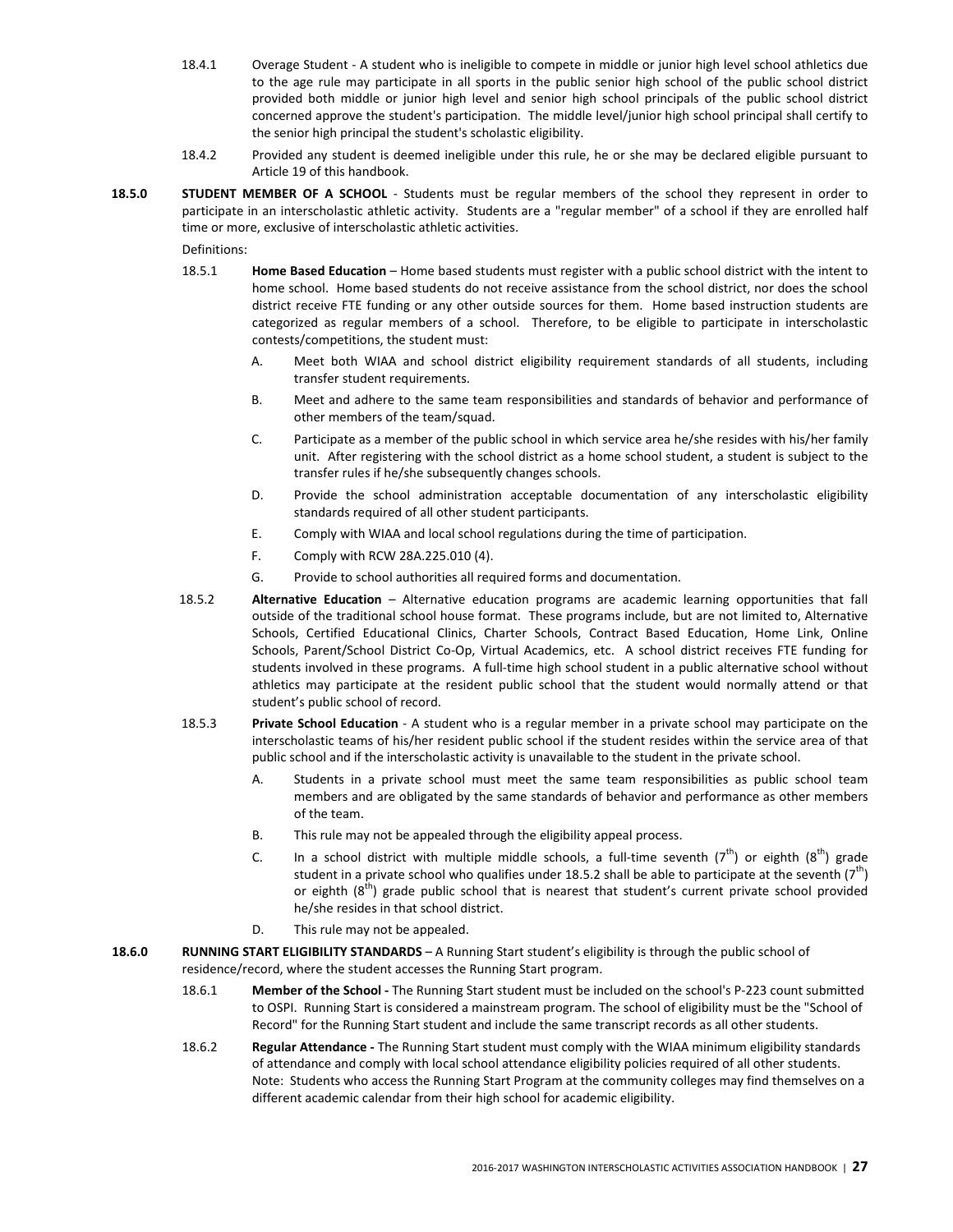- 18.6.3 Previous Semester The Running Start student shall meet the requirements of 18.8.0 by having been in regular attendance during the previous semester/trimester immediately preceding the semester/trimester in which the contest is held. Coursework will be monitored at any time and, at a minimum, the previous semester grades recorded on the official transcript. The School Eligibility Standards must be consistently applied to all students. School board (or schools so authorized by school district policy) adopted standards greater than WIAA standards must be applied.
- 18.6.4 Scholarship The Running Start student shall maintain passing grades during the previous and current high school semester equivalent to the standards set in 18.7.0. For the purposes of this rule, one (1) five (5) credit class in college quarter shall be equal to one (1) high school credit and one (1) three (3) credit class in a college semester shall also be equal to one (1) high school credit.

Running Start students who participate in club sport programs at the post-secondary institution they attend forfeit their interscholastic eligibility for the corresponding WIAA sanctioned sport.

### GUIDELINES IN ESTABLISHING RUNNING START ELIGIBILITY:

- A. Determine the number of credits required for athletic eligibility at the student's high school. Example: Five (5) classes required in a six (6) period school day is equal to 2.5 semester credits needed for eligibility.
- B. Establish the student's academic schedule for the year, either entirely as a Running Start student or a student with a blended schedule of classes from both Running Start and the high school.
- C. Determine the number of credits to be earned in each of the courses.
- D. The credits in the Running Start second term can be used either for the first  $(1<sup>st</sup>)$  semester, the second  $(2^{nd})$  semester, or split between the two  $(2)$  semesters.
- E. It is possible that a Running Start Student would not attend any classes during one (1) of the three (3) Running Start terms and still be eligible, provided he/she took enough credits during the other two (2) terms to meet or exceed the number of credits per semester for athletic eligibility at the high school.
- F. Running Start is a public school mainstream educational program. Eligibility is at the public school of residence where the student accesses the Running Start program. A student could still compete athletically for the private school if he/she maintains enrollment at the private school for at least 50 percent (%) of the school day at the private school.

PHILOSOPHY OF SCHOLARSHIP: While the WIAA is aware of the important role that interscholastic athletics play in the development of students, the WIAA member schools are also committed to the philosophy that the primary purpose of our secondary schools should be to academically prepare students to become productive citizens upon graduation. Scholastic incentives should be established and enforced for the educational and personal welfare of the students who participate.

- 18.7.0 SCHOLARSHIP In order to maintain athletic eligibility during the current semester/trimester, the student shall maintain passing grades, or the minimum grade standards as determined by the school district if more restrictive, in a minimum of:
	- 3 classes in a 4 period class schedule or the equivalent credits
	- 4 classes in a 5 period class schedule or the equivalent credits
	- 5 classes in a 6 period class schedule or the equivalent credits
	- 6 classes in a 7 period class schedule or the equivalent credits
	- 7 classes in an 8 period class schedule or the equivalent credits

Class schedule guidelines referenced above shall be the requirement of all full time students in that school.

## RUNNING START COURSES EQUIVALENT

| One - 5 credit quarter course | One high school credit |
|-------------------------------|------------------------|
|-------------------------------|------------------------|

- One 3 credit semester course One high school credit
- 18.7.1 Member schools may allow only seniors who are on track to graduate to initially enroll in one less class than the minimum number of classes required for other students. Seniors enrolled in one less class than other students must maintain passing grades in all classes in which they initially enrolled in order to remain academically eligible. Seniors may not drop or withdraw from a class in order to remain eligible.
- 18.7.2 Any class taken as part of the regular schedule of the student during the semester/trimester shall be considered to be a full time subject.
- 18.7.3 Schools shall establish a grade monitoring system to ascertain the student's passing status in the minimum of required classes. To monitor a student's continued academic eligibility periodic grade checks within each three (3) to six (6) week period are required during the current semester/trimester beyond normal grading periods. Private school students participating at their public school of residence will be held to the grade standard of the school they academically attend.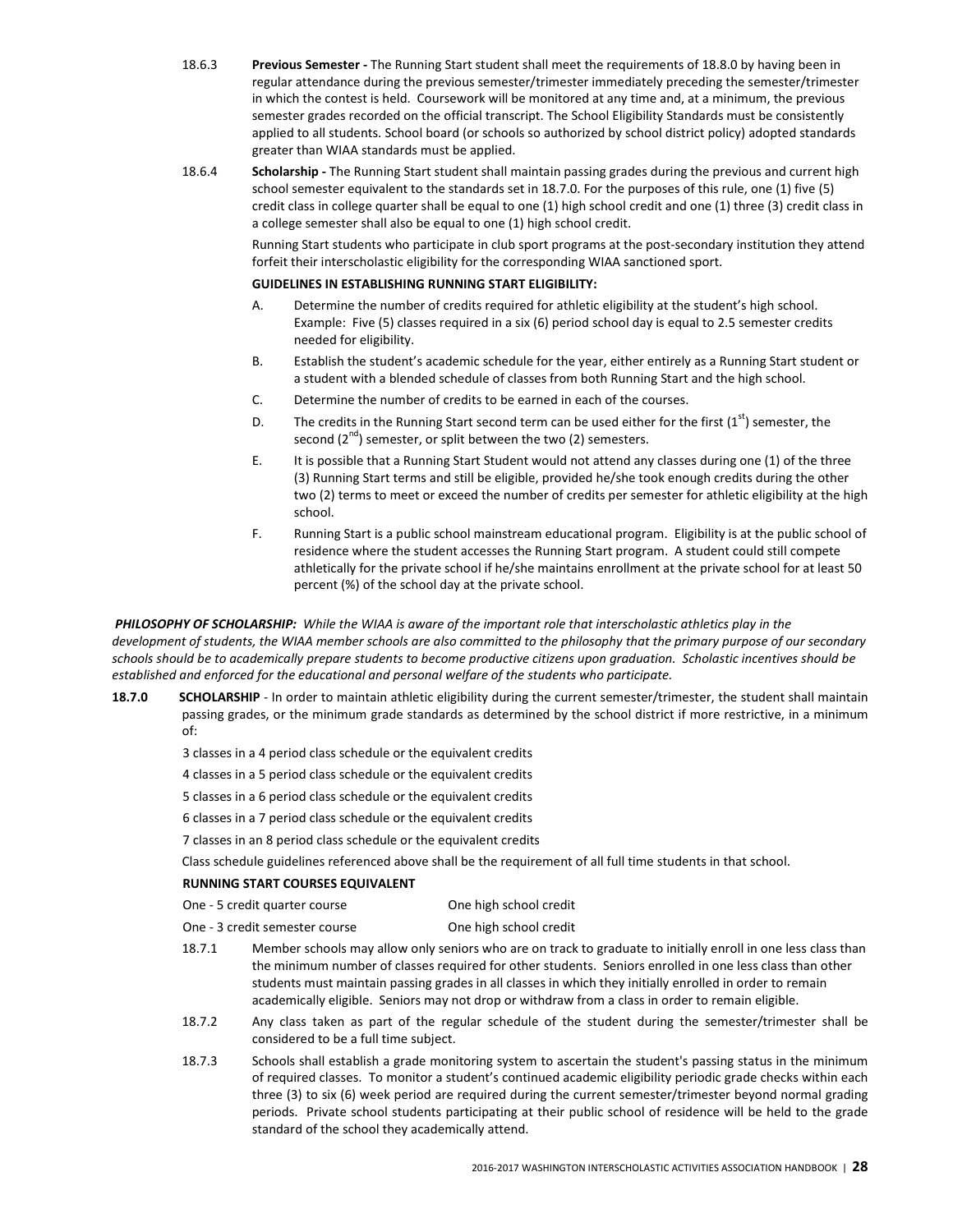- 18.7.4 A student shall have passed the minimum number of classes as listed in 18.7.0 in the immediately preceding semester/trimester in order to be eligible for competition during the succeeding semester/trimester. The record at the end of the semester/trimester shall be final, except for those class-for-class replacement credits earned in a regular, accredited summer school program or alternative educational program accepted by the school district.
- 18.7.5 Incompletes may be made up for credit during the first five (5) weeks of the subsequent semester/trimester. The student shall be ineligible for interscholastic competition until the incomplete(s) are cleared.
- 18.7.6 ACADEMIC SUSPENSION PERIOD A student who failed to make the grade requirements of 18.7.4 shall be placed on suspension. The student shall be ineligible during the suspension period. If, at the end of the suspension period, the student is passing in the minimum number of classes required above, the student may then be reinstated for interscholastic competition.
	- A. The suspension period for high school students shall be from the end of the previous semester through the fourth  $(4^{th})$  Saturday in September in the fall or the first five (5) weeks of the succeeding semester/trimester.
	- B. The suspension period for middle level students shall be from the end of the previous semester through the first three (3) weeks of the succeeding semester/trimester.
	- C. Each student is eligible on Monday of the week following the end of the suspension period. Three (3) or more teaching days shall constitute a week.
- 18.8.0 PREVIOUS SEMESTER The student shall have been in regular attendance as a full-time student as defined in 18.7.0 in an elementary, intermediate, middle level, or high school during the semester/trimester immediately preceding the semester/trimester in which the contest is held.
- 18.9.0 REGULAR ATTENDANCE The student shall be enrolled and in regular attendance within the first 15 school days in a semester or ten (10) school days in a trimester at the start of the current semester/trimester in order to participate in interscholastic contests during the current semester/trimester. An enrolled student who receives semester/trimester grades will be considered to have been in attendance for that semester/trimester unless he/she is withdrawn from school.

PHILOSOPHY OF RESIDENCE RULE: The WIAA residence rule is intended to create an equitable environment in which its member schools can compete, and at the same time prevent those abuses that taint the goals of interscholastic athletics. Primarily, the residence rule is intended to prevent athletic recruiting, prevent students from choosing schools for athletic reasons, and to promote the varied family units as the best environment for students to live in while attending school. Deterring students from running away from or avoiding imposed discipline, protecting school programs by discouraging athletic transfers and protecting the opportunities for bona fide resident students to participate are also viable reasons for the residence rule.

# 18.10.0 DEFINITION of RESIDENCE and FAMILY UNIT

RESIDENCE - The place where the family unit has established its home and/or the place where the student is habitually present and to which, when departing, the student intends to return.

FAMILY UNIT - The adult(s) who has/have resided with, had legal custody, legal guardianship, or has/have acted in a parental capacity of the student and any siblings high school age or younger with whom the student resides for a period of at least one (1) year.

- 18.10.1 In order to be eligible to participate and/or represent a member school in an interscholastic contest, the student of that school must be residing within the boundaries of that school district and designated attendance area of the school. In the event a school does not have a designated attendance area, the WIAA Executive Board shall have the authority to designate an attendance area for such school. The WIAA Executive Board shall consider all relevant factors, including but not limited to, the natural or historical attendance area for such school, the geographical setting of the school in the municipality, and the nearby public school boundaries.
- 18.10.2 Unless otherwise provided, a student shall become varsity eligible at the school in which that student resides with the family unit, provided the student continuously attended that member school, or a feeder school of that member school, for a period of one (1) year.
- 18.10.3 A student who cannot meet the Residence Rule requirements would be eligible for all interscholastic competition below the varsity level, subject to 18.26.3.
- 18.10.4 Residence Area for private schools shall be a fifty (50) mile radius from the school address. NOTE: Refer to Article 3.1.1 for status of a private school district.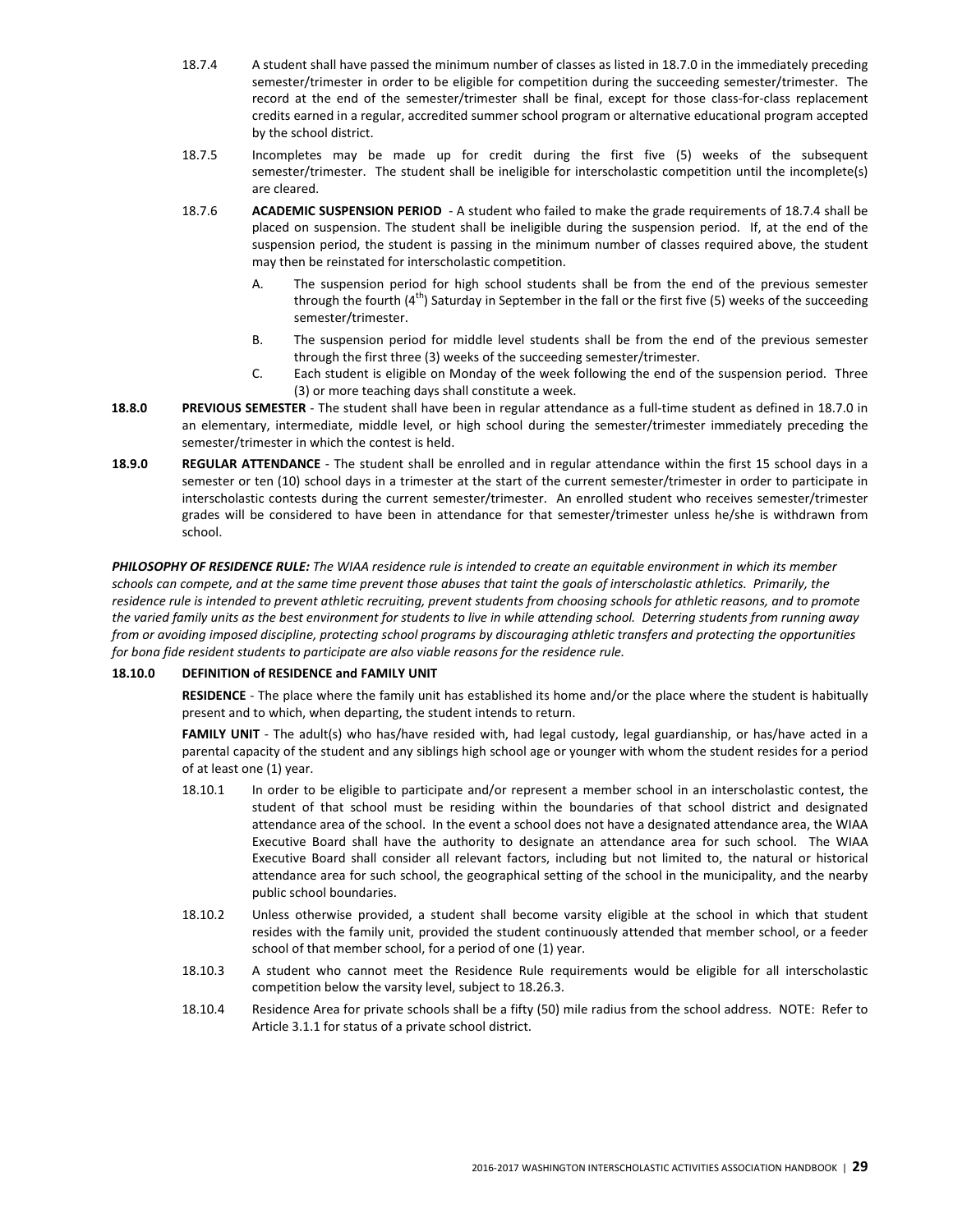PHILOSOPHY OF TRANSFER - The Transfer Rule is preventative in nature and is devised to eliminate the incentive to transfer schools when the motivation is for athletic purposes and after a student has initially chosen the school of his/her choice while he/she has been living with the family unit. The Transfer Rule protects students who have previously participated in athletic competition at a member school from being replaced by students who transfer for athletic purposes and further protects students at other member schools from the effects of "school shopping" by students and "recruiting" by member schools and their agents. The Transfer Rule encourages fair play, discourages the excesses and abuses of promotion, and protects the integrity of interscholastic athletic programs for the member schools and their students. While recognizing the educational experiences that each member school provides, the WIAA member schools support the right of parents and students to attend a school of their choice. The WIAA member schools believe that once an educational choice has been made there must be a special set of circumstances as covered in the "hardship rule" to warrant athletic eligibility when a student transfer occurs without a commensurate move on the part of the family unit.

- 18.11.0 TRANSFERRING STUDENTS After registering with, attending, or participating with a middle level or high school, students changing enrollment to/from one school district to another school district or from one high school to another high school within a multiple high school district shall be considered transferring students. In order to be eligible for varsity competition, transferring students must meet the transferring student requirements of 18.11.1, 18.11.2, 18.11.3, or be granted a waiver under 18.13.0 and 18.26.3. This section shall also apply to those students receiving home based instruction. NOTE: Refer to Article 3.1.1 for the status of a private school district.
	- 18.11.1 A student who is ineligible in a member school may not become immediately eligible at another member school without completing the conditions of ineligibility.
	- 18.11.2 The following students who are attending a member school shall be deemed to meet the residence rule requirement and transferring student rule requirements:
		- A. A student whose transfer is based on a bona fide change of residence to a new school (district) due to an actual physical relocation of and with the entire family unit to a different residence and preceded by termination of all occupancy of their previous residence.
		- B. A student attending a school outside of his/her residence district for one (1) calendar year or more is eligible thereafter at that school provided the enrollment/attendance is continuous.
		- C. A student whose parent(s) or legal guardian(s) reside at different abodes as the result of a divorce or court approved legal separation is allowed one (1) transfer between parents or guardians after entering the ninth  $(9<sup>th</sup>)$  grade without being restricted to sub-varsity competition for one (1) year.
		- D. A student who is under commitment to the Department of Social and Health Services, a student who is on juvenile parole status and a student who has been adjudicated as a ward of a juvenile court where residence is the result of assignment by the government entity charged with his/her care.
		- E. A student who has a residence change because of the death of a member of the family unit or military deployment in order to reside with a relative.
		- F. A seventh ( $7^{th}$ ) and/or eighth ( $8^{th}$ ) grade student who transfers to a school without a corresponding change of residence by his/her family unit and who meets all other conditions of eligibility shall be eligible at the new middle school when properly enrolled. High school eligibility is subject to the transfer rule and one (1) year of continuous enrollment.
		- G. A student, except F-1 Visa students to a private school, upon enrollment to the initial first level of a private school within a 50-mile radius of the family residence from his/her public school of residence or his/her public school of residence from a private school within a 50-mile radius of the family residence.

If either the public or the private school declares its ninth  $(9<sup>th</sup>)$  graders as junior high athletes, the window of transfer is between the ninth  $(9^{th})$  and tenth  $(10^{th})$  grade years; if the school declares its ninth (9<sup>th</sup>) graders as high school athletes, the window of transfer is between the eighth (8<sup>th</sup>) and ninth  $(9<sup>th</sup>)$  grade years.

- H. CHILDREN OF "MISSION/OR KEY AND ESSENTIAL" MILITARY PERSONNEL A military service member who is deemed by the Department of Defense or the Department of Homeland Security (US Coast Guard) as "mission/or key and essential" and who is further required to live within the boundaries of the military base, may upon arrival, enroll his/her child(ren) in a school district the family chooses. Such child(ren) shall be considered immediately eligible provided all other WIAA eligibility rules are met. Should the child(ren) change schools, all WIAA eligibility rules, including transfer rules, must be met.
- 18.11.3 A student attending a member school for one (1) calendar year or more is eligible in the same school/school district during subsequent attendance, so long as the enrollment/attendance is continuous.
- 18.11.4 A student whose transfer is the result of participation in a one-year cultural or educational exchange experience with another country must file the cultural exchange form with his/her District Eligibility Chairperson.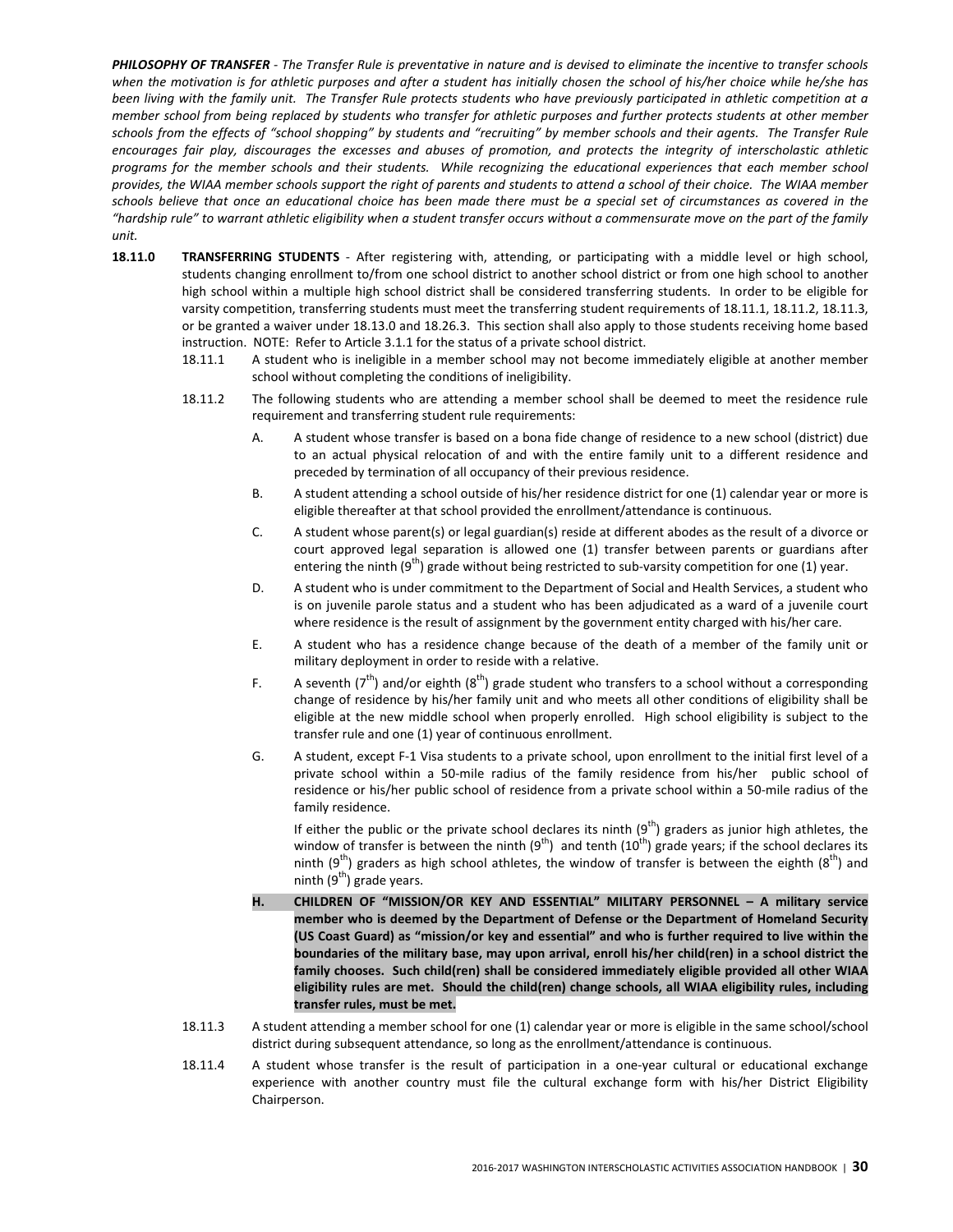- A. A student leaving this country for a one-year international exchange experience shall file the cultural exchange form with his/her District Eligibility Chairperson prior to departure and will be eligible at his/her school of origin upon his/her return, provided all other rules of eligibility have been met.
- B. An international exchange student coming to this country for a one-year cultural/educational experience is eligible at the varsity level for one (1) year only in the school in which he/she has been placed, provided all other rules of eligibility have been met and the student has not graduated from the high school equivalent in his/her home country. F-1 Visa students remaining for more than one (1) year will be considered transfer students. Graduated students can not compete interscholastically at any level (i.e., varsity or sub-varsity). This rule may not be appealed.
- 18.12.0 SUB-VARSITY STATUS Ineligibility pursuant to section 18.11.0 shall be effective for one (1) calendar year from the date of enrollment. This ineligible status only prohibits a student from competing at the varsity level.
- 18.13.0 RESIDENCE RULE WAIVER Transferring students, unless eligible via 18.10.0 through 18.11.0, shall be deemed to have transferred at will and must apply to the WIAA District Eligibility Committee for a waiver of the Residence Rule. Such an application shall be processed under the appeal provisions contained in Article 19 of this Handbook. The procedure for evaluating a transferring student's application will be as follows:
	- 18.13.1 The student must meet all other eligibility requirements of Article 18 of this Handbook.
	- 18.13.2 The student must establish a hardship as defined under the provisions of Article 19.1.0 and as determined by the District Eligibility Committee.
	- 18.13.3 There can be no evidence that either the student transferred for the purpose of participating in interscholastic athletics or transferred as a result of having been recruited for the purpose of participating in interscholastic athletics.
	- 18.13.4 In addition to the above requirements, the District Eligibility Chairperson shall, as an added condition of eligibility, require that a transferring student submit a WIAA Previous School Statement. A copy of the signed form must be retained on file in the school office for the duration of the student's attendance at that school.
- 18.14.0 SEASON LIMITATIONS After entering or being eligible to enter the seventh grade students shall have six (6) consecutive years of interscholastic eligibility. If the seventh or eighth grade is repeated, and such repetition is based upon documented academic deficiencies by the school principal, the repeated year shall not count against the student's six (6) interscholastic competitive years. Home school students are required to provide documentation of academic deficiency to be verified by the school principal.

After entering or being eligible to enter the ninth  $(9<sup>th</sup>)$  grade, a student shall have four (4) consecutive years of interscholastic eligibility.

 For the purpose of this rule, consecutive shall mean starting on a designated date and continuing without delay or interruption for four (4) consecutive years. For the purpose of interpreting this rule, interscholastic eligibility exists for a maximum of six (6) years after entering or being eligible to enter the seventh grade and four (4) consecutive academic years after entering or being eligible to enter the ninth grade, and as long as the total years of eligibility (grades 7-12) do not exceed six (6) years. Application of this rule shall not be determined by years of participation in individual sports or sport seasons.

- 18.14.1 Students who do not attend school or who fail to, or are deemed ineligible to participate shall forfeit their eligibility during that period and shall not be provided any additional period of eligibility except as may be provided through the appeal process in Article 19.
- 18.14.2 Students repeating the eighth grade at the middle level or ninth grade at the junior high level may participate in the senior high school of the same school district provided the principals of both schools involved agree. In such case, the middle level school principal shall provide certification of the student's scholastic eligibility to the high school principal.
- 18.14.3 Additional eligibility shall not be granted if the student has had six (6) years of interscholastic eligibility after entering or being eligible to enter the seventh  $(7<sup>th</sup>)$  grade or four (4) consecutive years of interscholastic eligibility after entering or being eligible to enter the ninth  $(9<sup>th</sup>)$  grade.
- 18.14.4 A student who has been defined as developmentally disabled may apply for a waiver of this rule by submitting a request for extended eligibility to the WIAA Executive Director. The WIAA Executive Director may grant a waiver of this rule provided the student does not pose a safety risk to him/herself or to other students.

PHILOSOPHY OF GENDER IDENTITY PARTICIPATION: The WIAA allows participation for all students regardless of their gender identity or expression. The purpose of this policy is to designate a set of criteria in which student-athletes are able to compete on a level playing field in a safe, competitive and friendly environment, free of discrimination. Fundamental fairness, as well as most local, state and federal rules and regulations, requires schools to provide transgender student-athletes with equal opportunities to participate in athletics. This policy creates a framework in which this participation may occur in a safe and healthy manner that is fair to all competitors.

18.15.0 GENDER IDENTITY PARTICIPATION - All students should have the opportunity to participate in WIAA activities in a manner that is consistent with their gender identity, irrespective of the gender listed on a student's records. Should any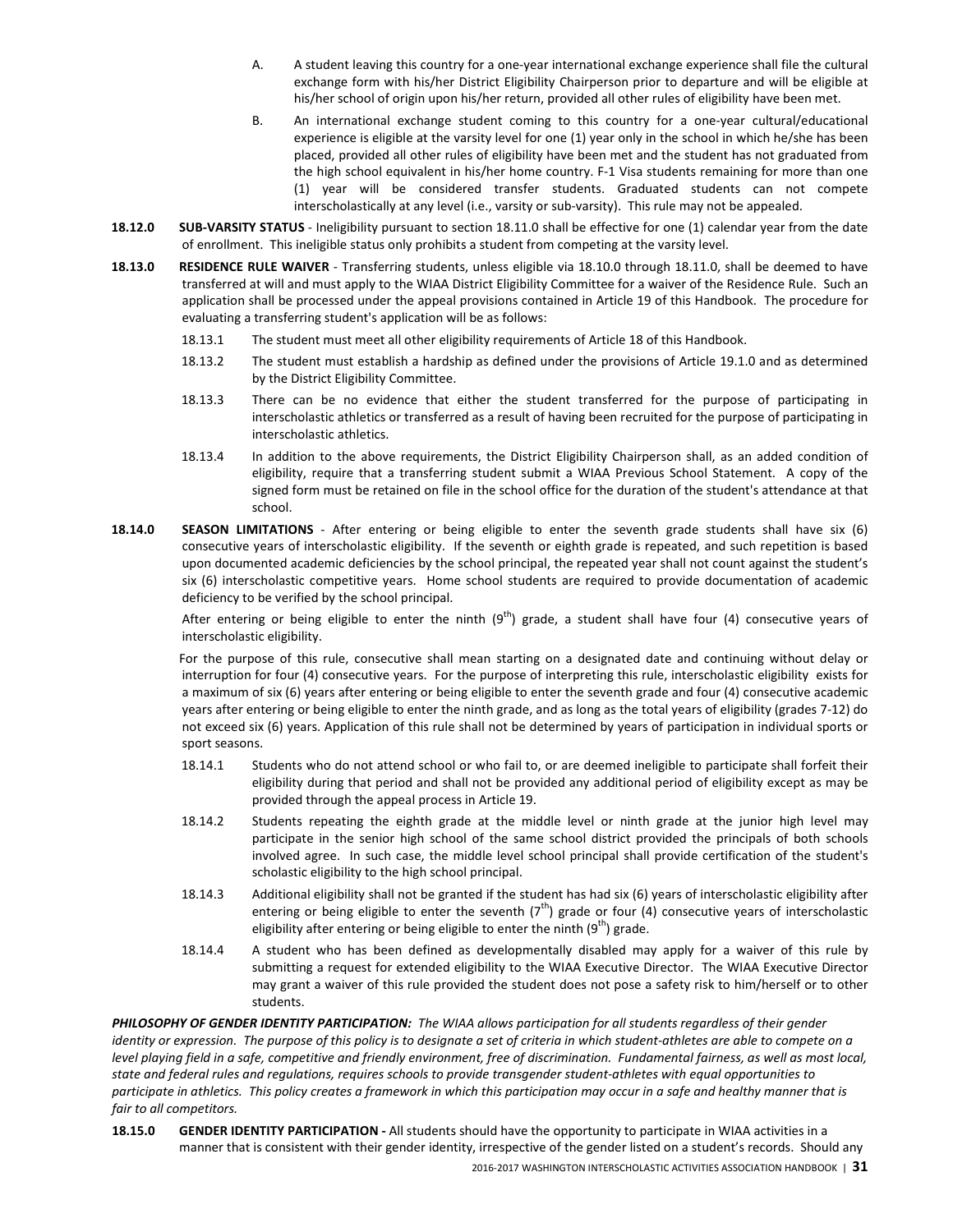questions arise whether a student's request to participate in a sex-segregated activity consistent with his or her gender identity is bona fide, a student may seek review of his or her eligibility for participation by working through the procedure set forth below. Once the student has been granted eligibility to participate in the sport consistent with his/her gender identity, the eligibility is granted for the duration of the student's participation and does not need to be renewed every sports season or school year. All discussion and documentation will be kept confidential, and the proceedings will be sealed unless the student and family make a specific request. For Additional information on Gender Identity, refer to APPENDIX 6.

- 18.15.1 NOTICE TO THE SCHOOL: The student and/or parents shall contact the school administrator or athletic director indicating that the student has a consistent gender identity different than the gender listed on the student's school registration records, and that the student desires to participate in activities in a manner consistent with his/her gender identity.
- 18.15.2 NOTICE TO THE WIAA: The school administrator shall contact the WIAA office, which will assign a facilitator who will assist the school and student in preparation and completion of the WIAA Gender Identity eligibility appeal process.
- 18.15.3 FIRST LEVEL OF APPEAL: The student will be scheduled for an appeal hearing before an eligibility committee specifically established to hear gender identity appeals. The WIAA shall schedule a hearing as expeditiously as possible, but in no case later than five (5) school business days of that member school prior to the first full interscholastic contest that is the subject of the petition, or within a reasonable time thereafter in cases of emergency, including, but not limited to, any unforeseeable late student enrollment. The Gender Identity Eligibility Committee will be comprised of a minimum of three of the following persons one of whom must be from the physician or mental health profession category:
	- A. Physician with experience in gender identity health care and the World Professional Association for Transgender Health (WPATH) Standards of Care.
	- B. Psychiatrist, psychologist or licensed mental health professional familiar with the World Professional Association for Transgender Health (WPATH) Standards of Care.
	- C. School administrator from a non-appealing school
	- D. WIAA staff member
	- E. Advocate familiar with Gender Identity and Expression issues
- 18.15.4 DOCUMENTATION: The appealing student should provide the Eligibility Committee with the following documentation and information:
	- A. Current transcript and school registration information
	- B. Documentation of student's consistent gender identification (e.g., affirmed written statements from student and/or parent/guardian and/or health care provider)
	- C. Any other pertinent documentation or information
- 18.15.5 SECOND LEVEL OF APPEAL: An aggrieved student wishing to appeal the Gender Identity Eligibility Committee decision shall file notice of appeal with the Executive Director of the WIAA on or before the tenth  $(10<sup>th</sup>)$  school business day following the date of receipt of the written decision of the Gender Identity Eligibility Committee denying the petition. An appeal to the WIAA Executive Director shall require the Executive Director to schedule a hearing to commence on or before the tenth (10th) school business day following the date of receipt of the written notice of appeal. Written notice of the time and place of the hearing shall be delivered to the petitioned appellant in person or by certified mail, with return receipt requested, no later than five (5) school business days of that member school prior to the date of the hearing.

When there is confirmation of a student's consistent gender identity, the eligibility committee/WIAA Executive Director will affirm the student's eligibility to participate in WIAA activities consistent with the student's gender identification. The WIAA will facilitate the provision of resources and training for a member school seeking assistance regarding gender identity.

18.16.0 FIFTH (5<sup>th</sup>) GRADE PARTICIPATION – Fifth (5<sup>th</sup>) graders may participate in any middle level program except football if the total enrollment of the seventh ( $7^{th}$ ) and eighth ( $8^{th}$ ) grades in a middle school is less than 40 on the first day of the season for that sport. In that case, the sixth  $(6<sup>th</sup>)$  grade students of the school may participate in any seventh  $(7<sup>th</sup>)$  and eighth  $(8<sup>th</sup>)$  grade **program except football** during **that season.** 

This participation does not count against the student's middle level eligibility.

18.17.0 SIXTH ( $6<sup>th</sup>$ ) GRADE PARTICIPATION- Sixth ( $6<sup>th</sup>$ ) graders may participate in any middle level program except football if the total enrollment of the seventh ( $7<sup>th</sup>$ ) and eighth ( $8<sup>th</sup>$ ) grades in a middle school is less than 60 on the first day of the season for that sport. In that case, the sixth  $(6<sup>th</sup>)$  grade students of the school may participate in any seventh  $(7<sup>th</sup>)$  and eighth  $(8<sup>th</sup>)$  grade **program except football** during **that season.** 

This participation does not count against the student's middle level eligibility.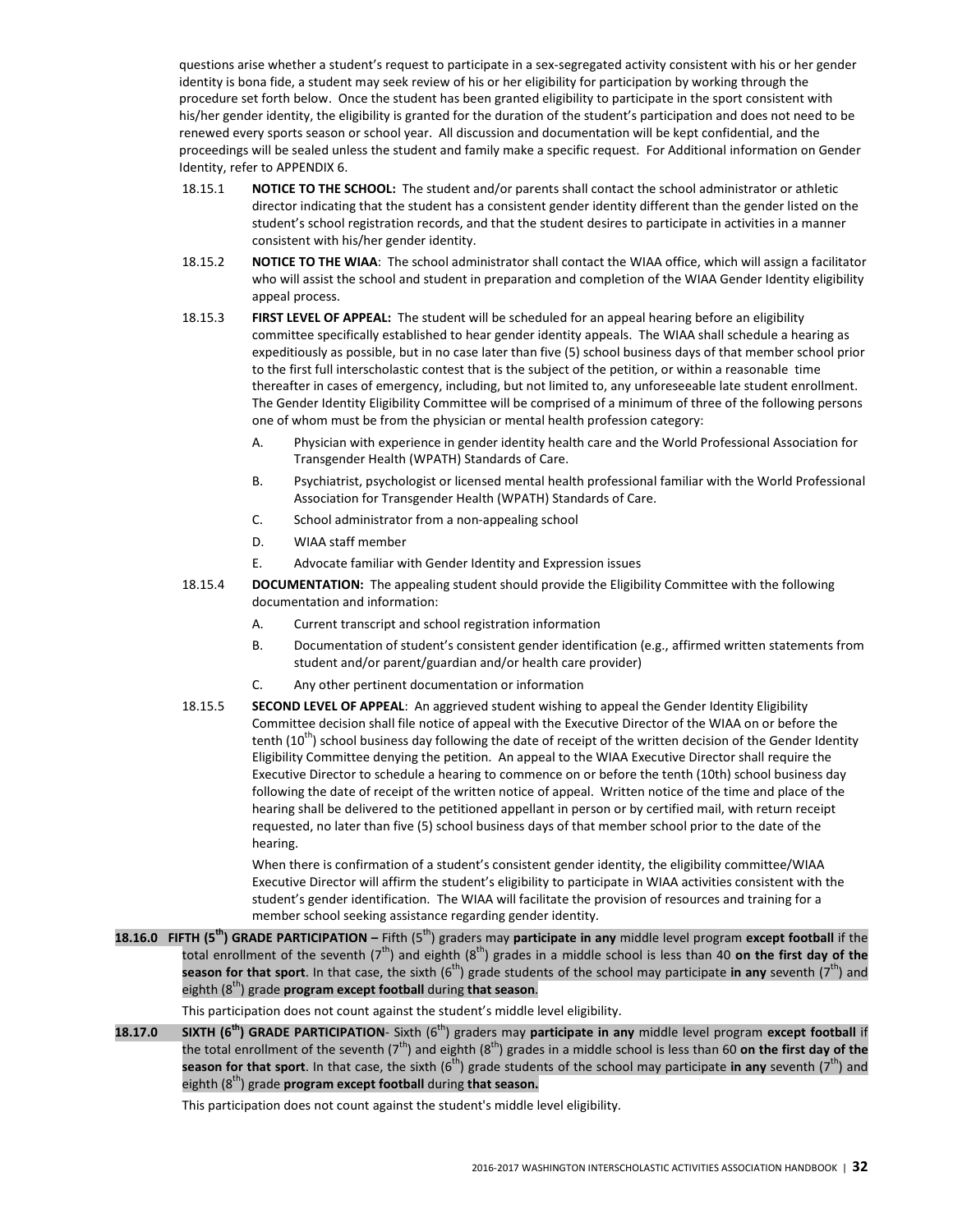18.18.0 JOINING SEVENTH (7<sup>th</sup>) AND EIGHTH (8<sup>th</sup>) GRADERS WITH NINTH (9<sup>th</sup>) GRADE - A school district which operates with an organization pattern other than a 6-3-3 may with league approval join the seventh ( $7<sup>th</sup>$ ) and eighth ( $8<sup>th</sup>$ ) graders from member schools with high school ninth  $(9<sup>th</sup>)$  graders for middle level competition in any one or all sports seasons. If there is more than one high school operating within the school district, each high school will serve the students of their attendance area.

## 18.19.0 MIDDLE LEVEL PRACTICE WITH THE HIGH SCHOOL TEAM

- 18.19.1 If a sport is not offered by the middle school, middle level students may practice with the feeder high school as long as the number of weeks does not exceed the season limitation for middle level in that sport.
- 18.19.2 If a sport is offered by the middle school, middle level students may practice with the feeder high school teams during the time period that the seasons run concurrently.
- 18.19.3 The local school board must assume all responsibility for the middle level students practicing with high school students.

### 18.20.0 EIGHTH (8<sup>th</sup>) GRADERS PARTICIPATION WITH THE HIGH SCHOOL TEAM

 18.20.1 High schools with an enrollment equal to or less than one-half of the enrollment in the largest 2B school may allow eighth ( $8<sup>th</sup>$ ) graders from a WIAA member feeder middle school/junior high to participate in any high school program for that classification cycle.

#### NOTE: 104 will be the enrollment cut-off for the 2016-2020 classification cycle.

- 18.20.2 Provided all conditions of eligibility are met, any student will have four (4) years of eligibility after entering the ninth grade.
- 18.20.3 Combining contests in both the middle level and high school level, an eighth grader may participate in up to the maximum number of high school contest. Also refer to the specific sport sections in this WIAA handbook verify daily, weekly or season limitations.
- 18.21.0 NINTH ( $9<sup>th</sup>$ ) GRADE PARTICIPATION Ninth ( $9<sup>th</sup>$ ) graders may be declared on the WIAA membership form either in the middle level program or the high school program, on a sport by sport basis, regardless of the building in which the ninth  $(9<sup>th</sup>)$  graders are actually located.
	- 18.21.1 A high school that has a squad of players consisting solely of ninth  $(9<sup>th</sup>)$  grade students must conduct its competition either under middle level school playing rules or under high school playing rules, depending upon whether it is playing a middle level team or a high school team.
	- 18.21.2 A squad that consists of students from several grades (9th, 10th, 11th and 12th) will compete under high school playing regulations.
	- 18.21.3 Ninth  $(9<sup>th</sup>)$  grade students, when declared in high school by the local school board, may form as many squads as desired and enter competition provided the squads are accepted by the league in which that school participates.
	- 18.21.4 Ninth  $(9<sup>th</sup>)$  grade students in a high school can participate on any squad in that school and must adhere to all rules and regulations that apply.
	- 18.21.5 When ninth (9<sup>th</sup>) grade is part of a middle level school program (6-3-3 organizational pattern), the ninth (9<sup>th</sup>) grade student shall not participate in any high school (10-12) athletic program if that sport is available in the middle level, except in the case of an overage student.
	- 18.21.6 If ninth (9<sup>th</sup>) grade students are declared in high school by the local school board a ninth (9<sup>th</sup>) grade student has competed on the high school team, the student is ineligible for that school district's middle level school team in that sport during that school year.
	- 18.21.7 Ninth  $(9^{th})$  grade teams from 9-12 high schools may play middle level teams, provided that (a) the principals of both schools agree to the contest(s); (b) the contest(s) is conducted according to middle level rules; (c) the high school squad consists solely of ninth  $(9<sup>th</sup>)$  grade students.
- 18.22.0 CONCURRENT SPORTS LIMITATION A middle level or a high school level student may be on only one (1) interscholastic sport roster per season.
	- 18.22.1 The exception shall be for students participating in '1B' or '2B' high schools with local administrators and school board determining eligible participation in more than one (1) interscholastic sport per season at that high school.
	- 18.22.2 The exception shall be for the student who competes during an alternate season, qualifies for the state tournament, and is required to practice prior to competing in the state tournament. (Example: A student represented his/her school in fall tennis and qualified for the state tournament in the spring. During the spring season this same student represented his/her school in track. Prior to the state tennis tournament, the student is required to have a minimum number of practices, during which time the student is also participating on the track team. In the event that the student also qualifies for the state track meet, state event schedules will not be restructured in order for the student to compete in both state events.)
	- 18.22.3 This does not prohibit a student from being a cheerleader while concurrently participating in another sport.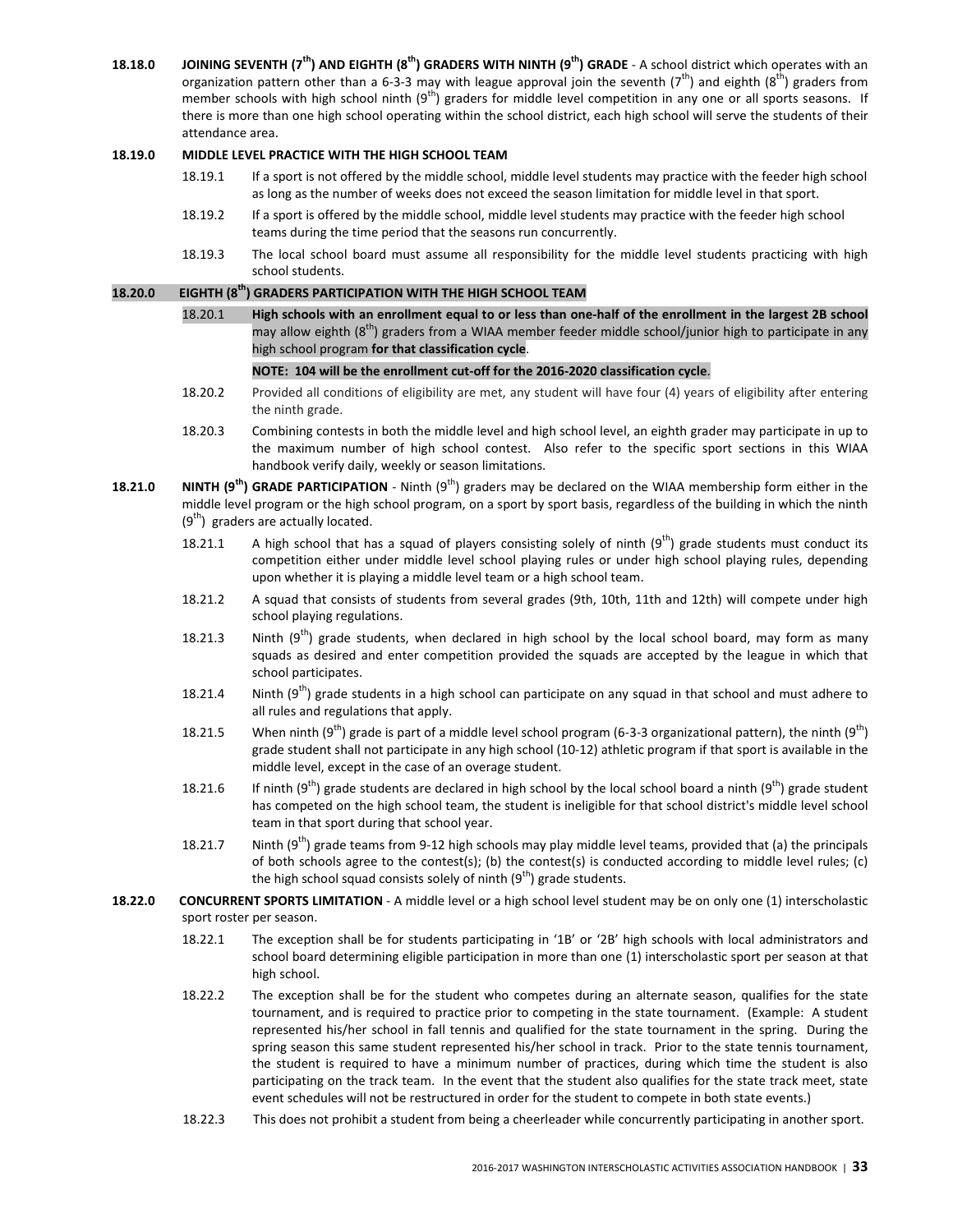- 18.23.0 NON-SCHOOL PARTICIPATION Students may participate on a non-school team or teams or in a non-school instruction program while also participating on a school team.
	- 18.23.1 Schools may not give students special treatment or privileges on a regular basis to enable them to participate in non-school athletic activities, such as reduced practice times, special workouts, late arrivals, or early dismissals. Regular is defined as being more than once.
	- 18.23.2 Students shall not compete in the uniform of the school at non-school events.

 School uniforms, football helmets and shoulder pads may be worn ONLY during the WIAA season for that sport except during Washington State Coaches Association feeder or all state contests. NOTE: Uniforms are considered to be the school issued contest uniform (practice or shooting shirts are not classified as school uniforms) and are defined in the adopted rule book for each specific sport.

- 18.23.3 Participation on a non-school team or program cannot be a requirement or condition of participation on a school team.
- 18.24.0 AMATEUR STANDING A student who represents a school in an interscholastic sport must be an amateur in that sport. An amateur student-athlete is one who engages in athletics for the physical, mental, social and educational benefits, and to whom athletics is an avocation and not a source of financial reward.
	- 18.24.1 In order to maintain amateur standing in that sport under WIAA jurisdiction, the student-athlete may not:
		- A. Accept merchandise or in-kind gifts of more than \$500 in fair market value per sport during any one calendar year August 1 through July 31.
			- 1. Reduced membership fees or reduced user fees from an athletic club, recreation center, golf course, etc., do not count toward this \$500 limit.
			- 2. Defined games of chance are exempt from this rule.
			- 3. Awards that are permitted Awards to athletic teams or to individual members of such teams under the jurisdiction of the Association may be made by a member school in the form of letters, insignias, certificates, medals, and/or trophies as are customarily emblematic of athletic competition and whose intrinsic values are insignificant
		- B. Accept cash awards in that sport.
		- C. Enter competition under a false name.
		- D. Accept payment of expense allowances over the actual and necessary expenses for the athletic trip (NOTE: Entry fees are not considered a reimbursable expense.)
		- E. Play on a college team. A student-athlete may try out and/or participate against a college team but may not represent a college team in that sport.
		- F. Sign or have ever signed a contract to play professional athletics in that sport.
		- G. Play or have ever played in a competition or against any professional team in that sport or on any team that is under the jurisdiction of a professional sports team or franchise. "Jurisdiction" means that funds from the team or franchise or coaching by any member of the sports team or franchise have been provided..
		- H. By sport receive or have ever received, directly or indirectly, a salary or any other form of financial assistance (including scholarships, educational grants-in-aid, or any of his/her expenses for reporting to or visiting a professional team) from a professional sports organization.
		- I. Advertise, recommend or promote a commercial product or service.
	- 18.24.2 Provided he/she is not representing a WIAA member school, a student-athlete may participate against professional and college scoring athletes in the following sports: bowling, cross country, golf, gymnastics, swim/dive, tennis, track and field, and wrestling.
	- 18.24.3 Amateur standing will not be jeopardized by instructing, supervising or officiating in any organized youth sports program, recreation, playground or camp activities whether the student-athlete is paid or not paid for these duties.
	- 18.24.4 A WIAA member school may not permit nor authorize the use of an individual student's name and/or picture, a school or school team name and/or picture(s) to directly advertise, recommend or promote a commercial product or service.
	- 18.24.5 Use of a Student-Athlete's Name in Advertisements that are Congratulatory in Nature A business can place its trademark on the advertisement only; the advertisement cannot include a reproduction of the product with which the business is associated.
	- 18.24.6 A student who forfeits amateur status may apply to the Executive Director for reinstatement.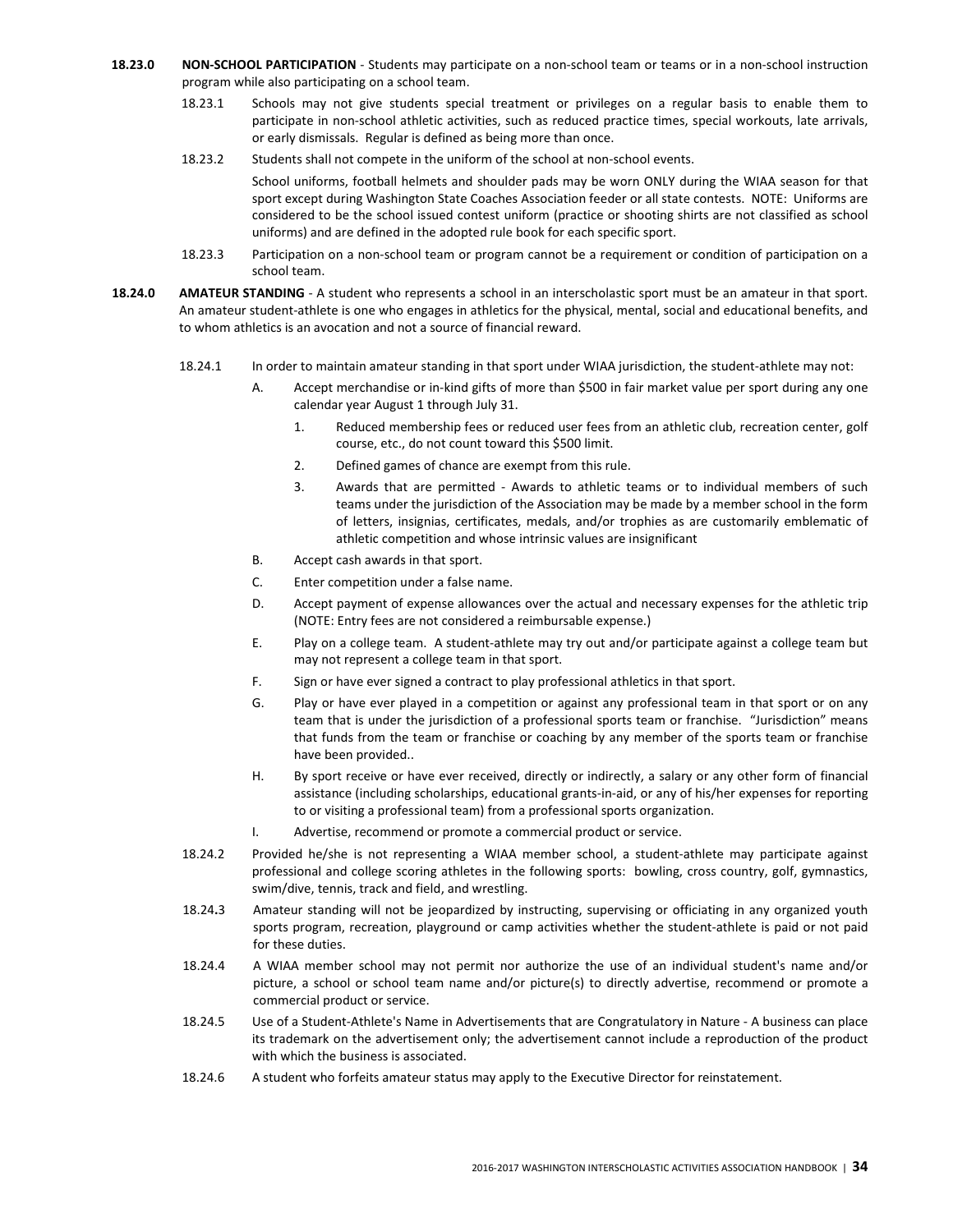- 18.25.0 USE OF ILLEGAL SUBSTANCES School and WIAA rules and regulations are intended to discourage the use of alcohol, tobacco, legend drugs, controlled substances and paraphernalia and to encourage the use of school and community resources. School and community resources should be identified for students who have had a violation and seek help or who are referred for assessment.
	- 18.25.1 Alcohol and tobacco Each WIAA member school shall adopt reasonable rules and regulations pertaining to the use of alcohol or tobacco products that are specific to the middle or high school levels.
	- 18.25.2 Legend drugs and controlled substances Penalties for the possession, use or sale of legend drugs (drugs obtained through prescription, RCW 69.41.020-050) and controlled substances (RCW 69.50) shall be as follows:

 1st Violation - A participant shall be immediately ineligible for interscholastic competition in the current interscholastic sports program for the remainder of the season. Ineligibility shall continue until the next sports season in which the participant wishes to participate unless the student accesses the assistance program outlined in B (below.)

 An athlete who is found to be in violation of the Legend drugs and controlled substances rule shall have two options.

- A. The athlete will be ineligible for participation in contests for the remainder of that interscholastic sports season and must meet the school's requirements in order to be eligible to compete in the next interscholastic sports season. The school principal will have the final authority regarding the student's participation in further interscholastic sports programs.
- B. The athlete may choose to seek and receive help for a problem with use of legend drugs or controlled substances. Successful utilization of school and or community assistance programs may allow him/her to have eligibility re-instated in that athletic season, pending recommendation by the school.

2nd Violation - A participant who again violates any provision of RCW 69.41.020 through 69.41.050 or of RCW 69.50 shall be ineligible for interscholastic competition for a period of one (1) calendar year from the date of the second violation.

3rd Violation - A participant who violates for a third time RCW 69.41.020 - 69.41.050 or of RCW 69.50 shall be permanently ineligible for interscholastic competition.

- 18.26.0 HARDSHIP The WIAA District Eligibility Committee and the Executive Director are given the authority to make specific exceptions to those student eligibility regulations contained in Article 18 provided such exceptions are based upon hardship conditions that are deemed to have contributed in a significant way to non-compliance with specific regulation(s) that may be appealed.
	- 18.26.1 Any waiver of student eligibility regulations shall be based upon extenuating circumstances, beyond the student's, or where applicable, the parents' or legal guardian's control, that are deemed to have significantly influenced or contributed to the cause of the student's non-compliance to the eligibility regulation(s) involved. (The following criteria shall be used to determine if a hardship exists):
		- A. A hardship exists only when some unique circumstances concerning the student's physical or emotional status exist and only when such circumstances are not the result of acts or actions by the student or family unit.
		- B. There must be no reason to believe that the decision and/or the execution of the decision concerning the student's transfer was for athletic purposes.
		- C. The circumstances must be totally different from those that exist for the majority or even a small minority of students (e.g., usual maturation problems or family situations that do not cause severe and abnormal emotional problems, and academic or athletic deficiencies in a school's curriculum or co-curricular activities do not constitute a hardship).
		- D. The burden of providing evidence that a hardship exists shall be borne by the student.
		- E. There shall be a direct, causal relationship between the alleged hardship and the student's inability to meet the specific eligibility rule(s).
	- 18.26.2 Exceptions to student eligibility regulations based upon a hardship shall be subject to the following limitations:
		- A. Loss of eligibility in itself or an injury in itself that prevents the student from being able to participate are not to be considered hardships. In addition, attending a school that does not offer interscholastic activities is not to be considered a hardship, nor shall it justify extending eligibility beyond the four (4) consecutive year period allowed.
		- B. A hardship exception shall not be granted if there is sufficient evidence to make it reasonable to believe that the non-compliance to the eligibility rule in question was motivated by the student's, parents' or school's efforts to gain a desired athletic outcome or to intentionally circumvent a rule, or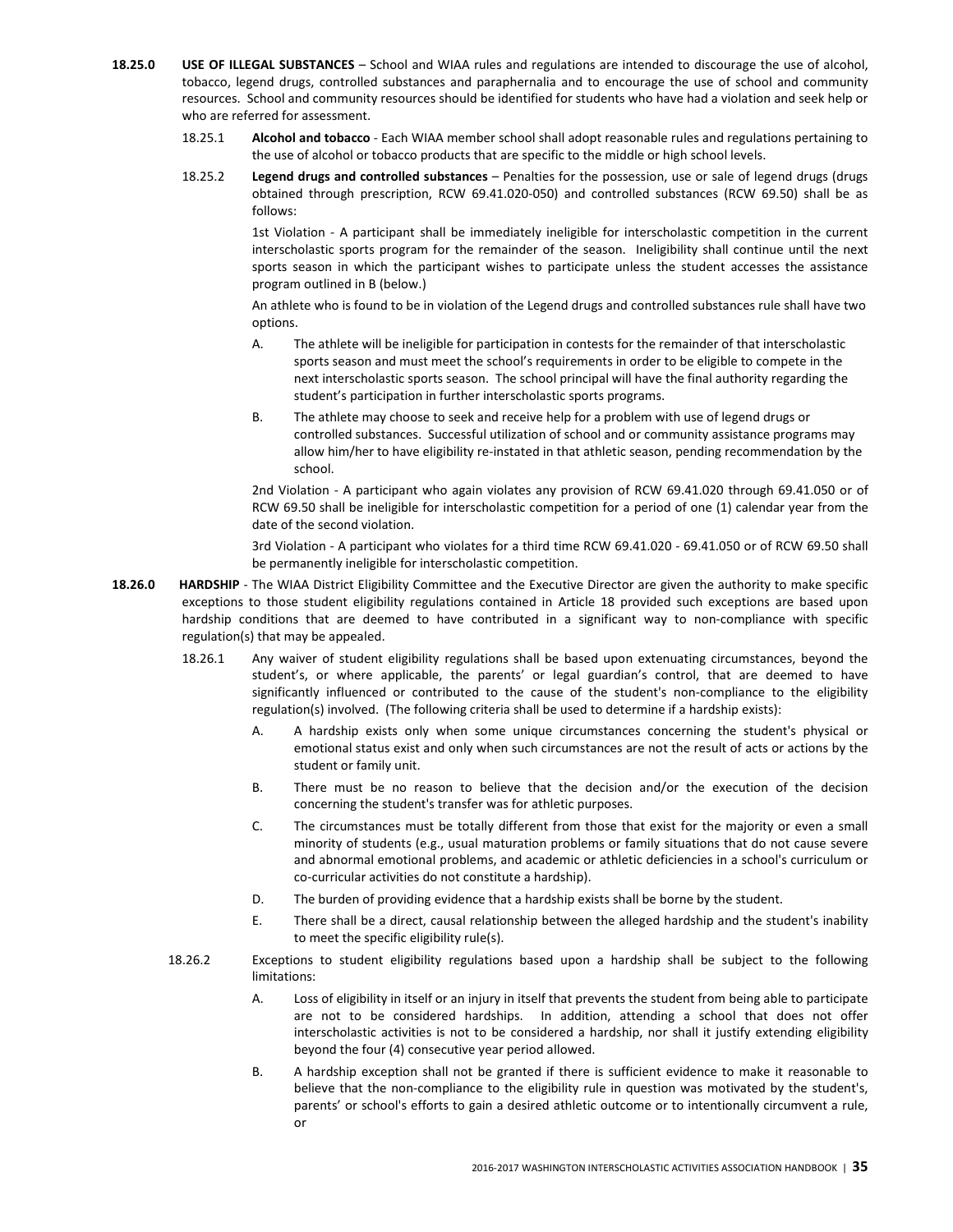- C. To grant additional eligibility based upon a hardship condition, a student must demonstrate that normal progression toward graduation has been significantly interrupted as a result of a longconfining illness (which can include a learning disability), an injury, or a family hardship, and that the interruption prevented the student from graduating and participating in four (4) consecutive years.
- 18.26.3 The District Eligibility Committee shall waive the junior varsity rule in the case of a transfer student for a specific sport if the petitioner can provide documentation in one or more of the following criteria on Form 5 in the WIAA Eligibility Packet.
	- A. A transferring student has not participated at the school level or club/community equivalent in that sport for one (1) year prior to his/her transfer.

 For the purposes of this rule, participation is defined as: Participation in ten (10) or more coach organized (or led) practices or one (1) contest at the school, club or community level in that sport.

- B. A transferring ninth grade student from a middle level school to a four year high school shall not have played on an eighth grade team or club/community equivalent.
- C. A transferring tenth grade student from a junior high school to a three year high school shall not have played on a ninth grade team or club/community equivalent.
- 18.27.0 EJECTION FROM CONTEST Conduct resulting in an ejection from an interscholastic contest administered by game officials, coaches or school administrators shall result in the following:
	- 18.27.1 For the remainder of the contest in which the ejection occurred:
		- A. When a student is ejected, the coach continues to be responsible for the student. The student shall remain with the team.
		- B. When a coach or other adult school representative is ejected, the coach or other adult school representative must vacate the playing area (gymnasium, field, and stadium.) If a head coach is ejected, an assistant coach or any school district personnel authorized to supervise students may assume the head coaching responsibilities for the remainder of the contest. If no other school district personnel are on site, the contest will be terminated and forfeiture declared.
	- 18.27.2 The school principal/designee is required to submit an ejection report online to the WIAA office within 24 hours following the completion of the contest in which the ejection occurred.
	- 18.27.3 The first ejection of the season shall result, at a minimum, in the ejected person (student, coach, other school representative) being ineligible until after the next school contest in that sport at the same level of competition from which the person was ejected.
		- A. An ejection in boys soccer due to violent conduct or abusive language shall result in a suspension of three matches.
			- 1. Violent conduct is defined as the commission of a violent act against an opponent, official, spectator, teammate or other individual(s) when the ball is in or out of play.
			- 2. Abusive language is defined as harsh or insulting language or profanity directed towards another individual.
		- B. A jamboree does not count as a contest for the purposes of meeting the suspension period.
		- C. A student who is on suspension may be on the team bench, but not in the school uniform, during the suspension period.
		- D. Any coach ejected shall not be involved in coaching to any degree during the game from which he/she is suspended and shall not be allowed into the facility (gymnasium, field, stadium, locker room or hallway, etc.) during the suspension period.
	- 18.27.4 Should a participant be unable to complete a suspension during the sports season in which the ejection occurs, the suspension shall be carried over into the participant's succeeding season of participation. In order for the suspension in the succeeding season of participation to meet this requirement, the participant must be a member of the team for the entire season for that sport.
	- 18.27.5 The second ejection in the same sport and season shall result in ineligibility for the remainder of the season of that sport.
	- 18.27.6 For aggressive physical contact with an official, the WIAA Executive Director has the authority to suspend the individual from further competition for a period not to exceed one (1) calendar year.

| 18.27.7 | Any school with five or more ejections during a school year must follow the protocol below: |                                                                                                                                                                                                                  |  |
|---------|---------------------------------------------------------------------------------------------|------------------------------------------------------------------------------------------------------------------------------------------------------------------------------------------------------------------|--|
|         |                                                                                             | The first year that a school has five or more ejections, the school must submit a written plan of<br>action to reduce the number of ejections prior to the proceeding September WIAA Executive Board<br>meeting. |  |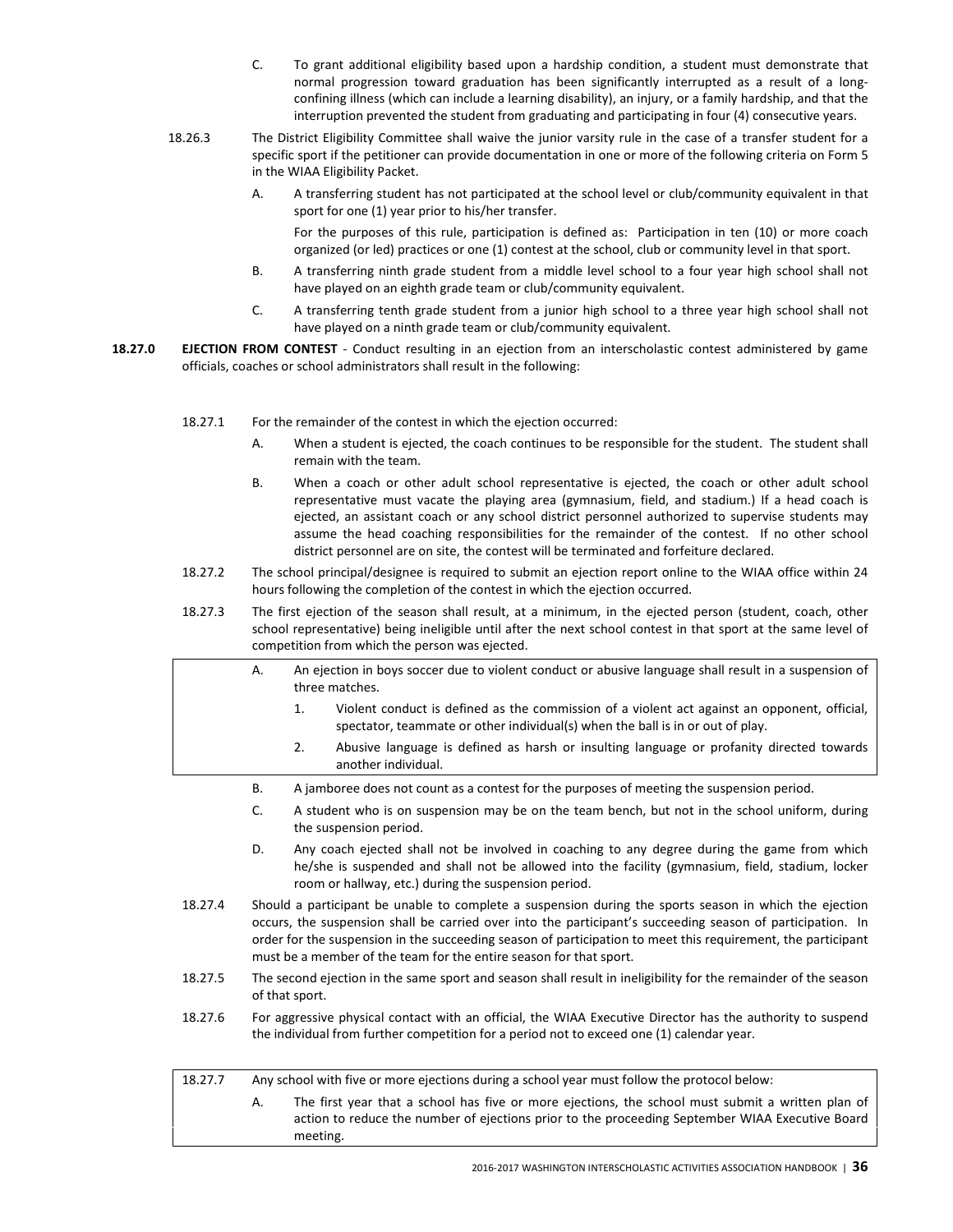The written plan must include the following elements: Accountability, Action Plan, Evaluation Plan, Specific Expectations and Timeline.

- B. The second year that a school has five or more ejections, the school principal/designee must present the school's sportsmanship plan in writing directly to the WIAA Executive Board during the September WIAA Executive Board meeting.
- C. The third year that a school has five or more ejections, the school principal/designee, coaches and student athletes representing the school must present the school's sportsmanship plan in writing directly to the WIAA Executive Board during the September WIAA Executive Board meeting.

### 19.0.0 STUDENT APPEALS OF INELIGIBILITY

PHILOSOPHY OF STUDENT APPEALS OF INELIGIBILITY: The purpose of the appeal process is to provide students declared ineligible for athletic competition a clear explanation for their ineligibility and a procedure whereby they are afforded a full and reasonable opportunity to contest their ineligible status.

- 19.1.0 APPEAL PROCEDURE FOR STUDENTS Hardship must be the basis of an appeal. The following sections are the procedures for a student to appeal ineligibility to participate in interschool activities.
- 19.2.0 PURPOSE The purpose of these provisions is to prescribe in detail the procedure whereby a student who wishes to contest the reasons for his/her alleged ineligibility to participate in an interschool activity under eligibility standards established by the WIAA shall be afforded a fair opportunity to petition the appropriate governing board(s) of the WIAA to obtain a full and open review.
- 19.3.0 PROCEDURES FOR INFORMING STUDENT OF INELIGIBILITY- Each school district superintendent or his/her designee(s), having reasonable cause to believe that a student is ineligible to participate in or continue in an interschool activity under the Rules and Regulations of the WIAA, shall provide the student with notice of his/her ineligibility either by certified mail or by delivering said notice in person. The notice shall:
	- 19.3.1 Specify the reason(s) for the alleged ineligibility and the rule being violated.
	- 19.3.2 Advise the student of his/her opportunity to request a hearing in order to contest the reason(s) for the alleged ineligibility.
	- 19.3.3 State that a written petition for a hearing can be served upon the WIAA District Eligibility Committee, or its designee, on or before the expiration of the third school business day after receipt of the Notice of Opportunity for a hearing.
	- 19.3.4 Specify how the petition for hearing can be served upon the WIAA District Eligibility Committee or its designee by providing an address for that Committee or its designee.
	- 19.3.5 Provide the student with the form(s) necessary to petition for a hearing pursuant to the procedure provided herein.
	- 19.3.6 Failure to request a hearing in the manner hereinafter described within three (3) school business days following the date of receipt of the written notice of alleged ineligibility shall waive the right to a hearing and the appeal procedures that govern determinations of eligibility under the standards established by the WIAA.
	- 19.3.7 Unless otherwise provided, any student declared ineligible to participate in an interschool activity shall remain ineligible until a decision to the contrary is made as provided for in Article 19 of this Handbook.
- 19.4.0 PROCEDURES FOR INFORMING SENDING SCHOOL PRINCIPAL OF APPEAL In transferring student cases, the sending school principal or designee shall be notified by mail, email, fax or phone by the WIAA District Eligibility Chairperson or designee of the hearing date, time, and place. The sending school principal or designee shall have the opportunity to be present during the hearing.
- 19.5.0 NOTICE AND DECISION PROVISIONS/CONSTRUCTION OF DATES The notice and decision provisions contained in the hearing and appeals procedures as herein set forth shall correspond with the actual school business days of that member school. In computing any period of time prescribed or allowed by these rules the day of the act or event from which the designated period of time begins to run shall not be included. The last day of the period so computed shall be included, unless it is a legal holiday, in which event the period runs until the next day that is not a legal holiday.
- 19.6.0 DISTRICT LEVEL ELIGIBILITY COMMITTEE The governing board in each WIAA Representative District shall appoint a committee composed of a chairperson and at least two (2) additional committee members. No member of the Eligibility Committee shall hear and decide a case concerning a student who attends or attended a school with which that member is employed or otherwise directly associated. In such case, that member shall be disqualified and the majority of the remaining members of the Eligibility Committee shall meet and appoint any additional person or persons necessary to fill such vacancy.
	- 19.6.1 Each member of the committee must be trained and certified on an annual basis by the WIAA office staff.
	- 19.6.2 The Eligibility Committee shall be authorized to hear and decide cases involving the eligibility of students to participate in interschool activities pursuant to the eligibility standards established by the WIAA.
	- 19.6.3 The committee will review the appeal paperwork prior to scheduling the hearing.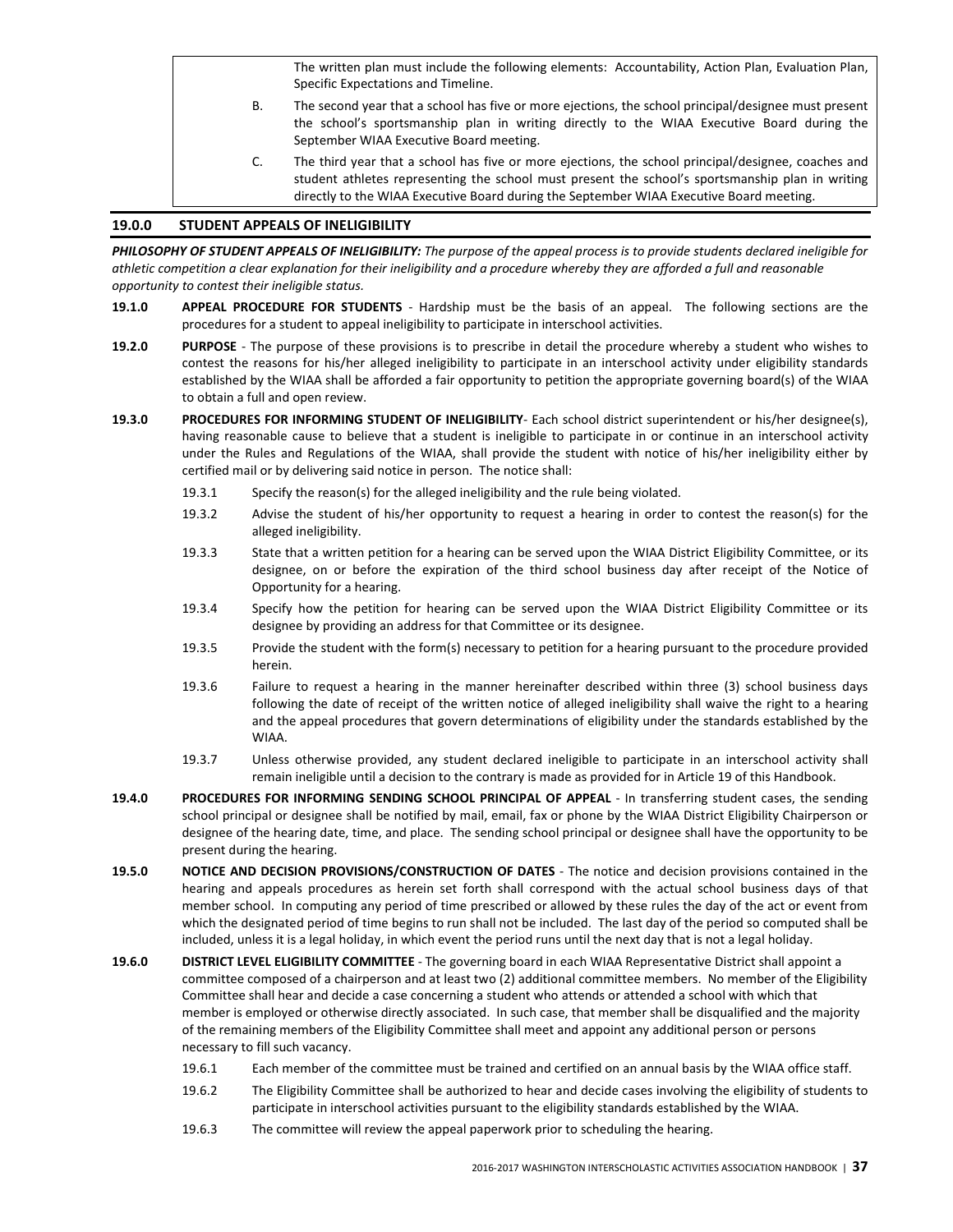- A. If the appeal meets a set criteria established for each article of the WIAA eligibility rule, the committee will process and approve.
- B. If the appeal does not meet the set criteria, then the district eligibility chair will schedule a hearing with the student and his/her representative.
- 19.6.4 Appeals of decisions of the district eligibility committee may be appealed to the WIAA Executive Director.
- 19.6.5 The district eligibility committee will be evaluated annually.
- 19.7.0 ELIGIBILITY COMMITTEE THE PETITION Any student and/or his/her parents(s)/family unit may request a hearing before the Eligibility Committee in order to contest the reason(s) for any alleged ineligibility under the standards established by the WIAA. The person(s) requesting such a hearing shall be known as the Petitioner. A request for a hearing in the form and manner described herein shall be known as a Petition. A Petition shall: (a) be written; (b) set forth the specific eligibility; (c) be signed by the Petitioner(s); and (d) be submitted to the Eligibility Committee with such completed forms as may be prescribed by the Executive Board of the WIAA.
- 19.8.0 ELIGIBILITY COMMITTEE THE HEARING Upon the receipt of a Petition properly submitted in the manner described above, the Eligibility Committee shall schedule a hearing as expeditiously as possible, but in no case later than five (5) school business days of that member school prior to the first full interscholastic contest that is the subject of the Petition, or within a reasonable time thereafter in cases of emergency including, but not limited to, an unforeseeable late student enrollment. Written notice of the time and place of the hearing shall be delivered to the Petitioner no later than three (3) school business days of that member school prior to the date of the hearing. In the case of transferring students, notice by phone, mail or fax shall also be given to the sending school principal. All hearings shall be closed to the public.
	- 19.8.1 The Petitioner may represent himself/herself or be represented by such other person, as he or she may desire. The Petitioner shall have the opportunity to testify, present and cross-examine witnesses, as well as to introduce affidavits, exhibits, and other such evidence as may be deemed relevant and material by the Eligibility Committee.
	- 19.8.2 The Eligibility Committee may continue the hearing for a reasonable period of time when in the judgment of the Committee such a continuance is determined to be necessary to a fair and proper disposition of the petition.
	- 19.8.3 A tape recording or verbatim record of the hearing shall be made in connection with each petition considered by the Eligibility Committee.
- 19.9.0 ELIGIBILITY COMMITTEE THE DECISION At the conclusion of the hearing and after a full and complete consideration of the evidence presented in support of the petition, the Eligibility Committee shall either (a) grant the petition, (b) deny the petition, or (c) take the petition under advisement for a period not to exceed five (5) school business days of that member school. The decision of the Eligibility Committee shall be written and shall include specific findings and conclusions that support the particular determination. A copy of the decision of the Eligibility Committee shall be sent to the petitioner within five (5) school business days of that member school following the date of the conclusion of the hearing or time period for seeking additional information. The sending school principal shall also be sent a copy of the decision within five (5) school business days of that member school following the date of the conclusion of the hearing or time period for seeking additional information.
	- 19.9.1 The decision of the Eligibility Committee shall be based solely upon the facts and arguments presented during the hearing.
	- 19.9.2 In the case of a decision by the Eligibility Committee to deny the petition for eligibility, the Petitioner shall be provided, in addition to a copy of the written decision, a copy of the procedure and forms required in order to appeal to a Hearing Officer appointed by the WIAA Executive Director.
	- 19.9.3 When the Eligibility Committee denies the petition, the student is ineligible for interscholastic competition.
- 19.10.0 EXECUTIVE DIRECTOR/HEARING OFFICER APPEAL/NOTICE OF APPEAL An aggrieved student wishing to appeal the decision of the Eligibility Committee shall file notice of appeal with the Executive Director of the WIAA on or before the tenth (10th) school business day following the date of receipt of the written decision of the Eligibility Committee denying the petition. Upon failure to file a notice of appeal, the decision rendered by the Eligibility Committee shall constitute the final determination in the case.
	- 19.10.1 The notice of appeal shall (a) be written, (b) be signed by the petitioner-appellant, (c) set forth the specific alleged error(s) that form the basis of appeal, and (d) be accompanied by such completed forms as the WIAA Executive Board may prescribe as now or hereafter amended.
	- 19.10.2 An appeal to the WIAA Executive Director shall require the Executive Director to notify a designated Hearing Officer to schedule a hearing to commence on or before the tenth (10th) school business day following the date of receipt of the written notice of appeal. Written notice of the time and place of the hearing shall be sent to the petitioner-appellant no later than five (5) school business days of that member school prior to the date of the hearing.
- 19.11.0 HEARING OFFICER THE HEARING The hearing before the WIAA Hearing Officer shall be limited to a review of the record of the hearing conducted before the District Eligibility Committee and any additional relevant evidence.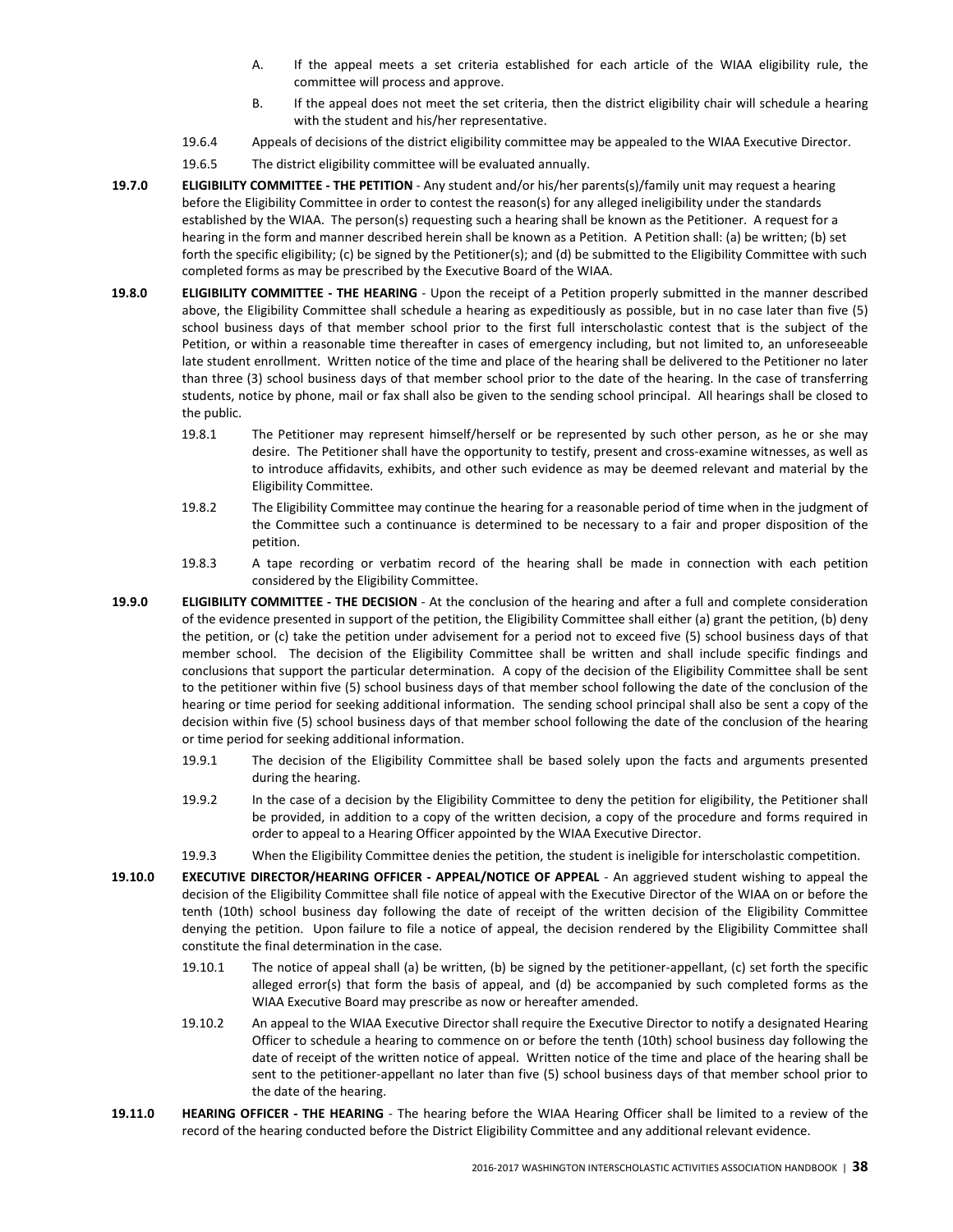- 19.11.1 In the review of the record, the findings and recommendations of the Hearing Officer shall be based solely upon the record of the hearing conducted by the Eligibility Committee and may include additional evidence, oral or written, when in the opinion of the Hearing Officer, such evidence is deemed relevant and material to a fair and proper disposition of the appeal. Upon receipt of additional evidence by the Hearing Officer, the parties shall be afforded a reasonable opportunity to contest such evidence.
- 19.11.2 A tape recording or verbatim record shall be made of the hearing.
- 19.12.0 HEARING OFFICER THE RECOMMENDATION The recommended decisions to the WIAA Executive Director proposed by the Hearing Officer shall be written and shall include specific findings and conclusions that support the particular recommendations. The recommended decisions shall either affirm or reverse the decision of the Eligibility Committee, or take the petition under advisement for a period not to exceed five (5) school business days for the purpose of seeking additional information.
	- 19.12.1 The written finding(s) of and recommendation(s) of the Hearing Officer shall be delivered to the Office of the WIAA Executive Director as expeditiously as possible, but in no case later than five (5) school business days of that member school following the date of the conclusion of the hearing or time period for seeking additional information.
	- 19.12.2 WIAA Executive Director The Decision The WIAA Executive Director shall review the findings and recommendation of the Hearing Officer and shall either affirm or deny the recommendation of the Hearing Officer. The decision rendered by the Executive Director shall be written and shall include the findings and conclusions that support the particular determination and may include conditions for granting eligibility. The decision of the Executive Director is final.
	- 19.12.3 A copy of the written decision of the Executive Director in each case shall be sent to the petitioner-appellant as expeditiously as possible but in no case later than five (5) school business days of that member school following the date of the conclusion of the hearing or time period for seeking additional information.
	- 19.12.4 Any student who remains aggrieved by a decision of the WIAA Executive Director and/or WIAA Executive Board may appeal to the Superior Court pursuant to RCW 28A.645.010 through RCW 28A.645.030, as now or hereafter amended.

### 19.13.0 APPEAL PROCESS FOR EJECTION FROM CONTEST - An appeal of the penalty shall proceed as follows:

- 19.13.1 Ejections resulting from a judgment call by a contest official may NOT be appealed. Ejections resulting from a misinterpretation or misapplication on the part of the ejecting contest official(s) may be appealed. Pictures, video and/or replay recording devices may not be used to determine whether an ejection was due to judgment, misinterpretation or misapplication on the part of the ejecting contest official(s).
- 19.13.2 Verbal notification of the intent to appeal shall be given to the contest official by the coach of the ejected person prior to the "next live ball" or resumption of play. The verbal notification shall be based on an identified misapplication or misinterpretation of a specific rule.
- 19.13.3 The principal/designee of the ejected person must contact the WIAA administrative staff within one (1) school business day after the conclusion of the contest in which the ejection occurred to verify a misapplication or misinterpretation of the rule. Providing the WIAA administrative staff finds a misapplication or misinterpretation of the rule, the principal/designee may appeal the suspension to the school's league.

If the school is not a member of a league, the appeal will be filed directly with the District Board.

- 19.13.4 The principal or designee may stay the suspension, but may not vacate the ejection, and will report his/her decision and rationale to the school's league.
- 19.13.5 The hearing procedures, as outlined in 28.0.0, shall be followed. The league shall review and either affirm the decision of the principal/designee with the understanding that the one (1) contest suspension shall not be assessed or overrule the decision of the principal/designee, whereby the ejected person shall be required to serve the one (1) contest suspension. Any league action shall be in writing and specify the reasons for the league decision. Failure of a school for any reason to enforce the regulation and/or decision of the league will be considered a school violation.
- 19.13.6 For tournaments, qualifying and/or state events any appeal will be heard by the games committee, providing the appeal was approved by the school principal/designee. A decision will be given no later than two (2) hours before the next event in which the ejected person might participate.
- 19.13.7 Providing the games committee finds misapplication or misinterpretation of a rule, the penalty may be vacated.
- 19.13.8 Failure of the school to enforce the regulation or decision will result in the disqualification from and forfeiture of all remaining contests of that event. Due process procedures of the WIAA Handbook and Rule Violations and Penalties will apply to any further action.